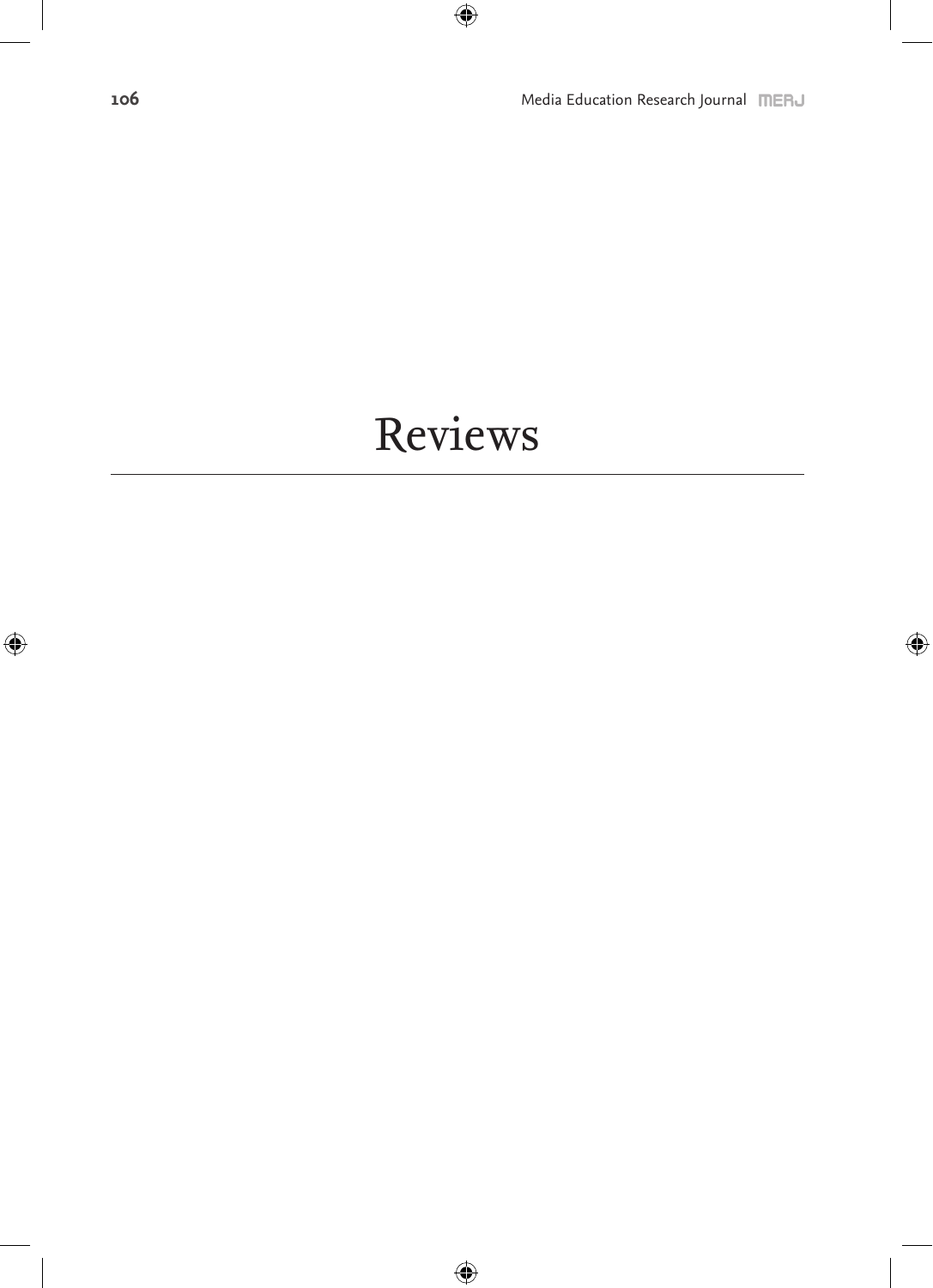*Real to Reel: A New Approach to Undertanding Realism in Film and TV Fiction***, by Martin Sohn-Rethel (2015) Leighton-Buzzard: Auteur ISBN 978-0-99307175-1**

This is a review partly in the form of a tribute. Martin Sohn-Rethel taught Media (and Film) at the same institution, Varndean College in Brighton, for over twenty years. He was known to me as a colleague working on A Level teaching resources and examining and as a practitioner keen to share his good practice, particularly around the topic of this book, at the annual British Film Institute conference and other events.

We disagreed on several things, most notably during a keynote by David Gauntlett at the BFI, for which I was 'discussant' and endorsed some of the presenter's provocations about the cherished 'key concepts' for the subject, which outraged Martin. At other times, we clashed (politely) over awarding body positions which I represented at public events. But this was far more than a clash of the 'old school' with new ideas, rather Martin always offered an astute and experienced critical voice 'from the patch' but was more fundamentally an enthusiastic advocate of challenging students with theory and looking always to charge media education with academic rigour.

In *Real to Reel* he offers a rich overview of the concept of realism and offers a 'seven code' model for students to apply in their analyses. These codes build on the vast body of work in this area but add layers and re-workings: surface realism (with regard to Ellis); social realism; the genre code; narrative; psychology; the code of discourse and ideology and counter-realism. A chapter on each applies the framework to a range of texts, mainly either 'classic' or well-worn by reviewers and academics (*Erin Brokovich*, *District 9*, *The Lives of Others*, *This is England*, *La Haine*, C*oronation Street*, Andrea Arnold's *Wuthering Heights* – but it's a REALLY long list). The author is not attempting to cover new textual ground, or skew the work to awarding body criteria for currency, but instead working across and between a set of examples that allow him to exemplify the model with rigour and depth.

But equally this is no detached, 'objective' appraisal of texts as static. As Jenny Grahame says on the back cover, the approach here is to *review and re-evaluate existing perspectives*. And the author's own meaning-making, sometimes highly personal, is at work, albeit in glimpses, most notably in the reflective interpretation of Haneke's *Hidden*. He offers a 'mind searching' of his visit to Krakow and Auschwitz, describing a personal experience of outrage woven in with his response to the director's moral injunction, conveyed in an interview, about how we stand today to mistakes of the past. For this reader this, and other such moments of personal reflection which he (mistakenly in my view) disclaims as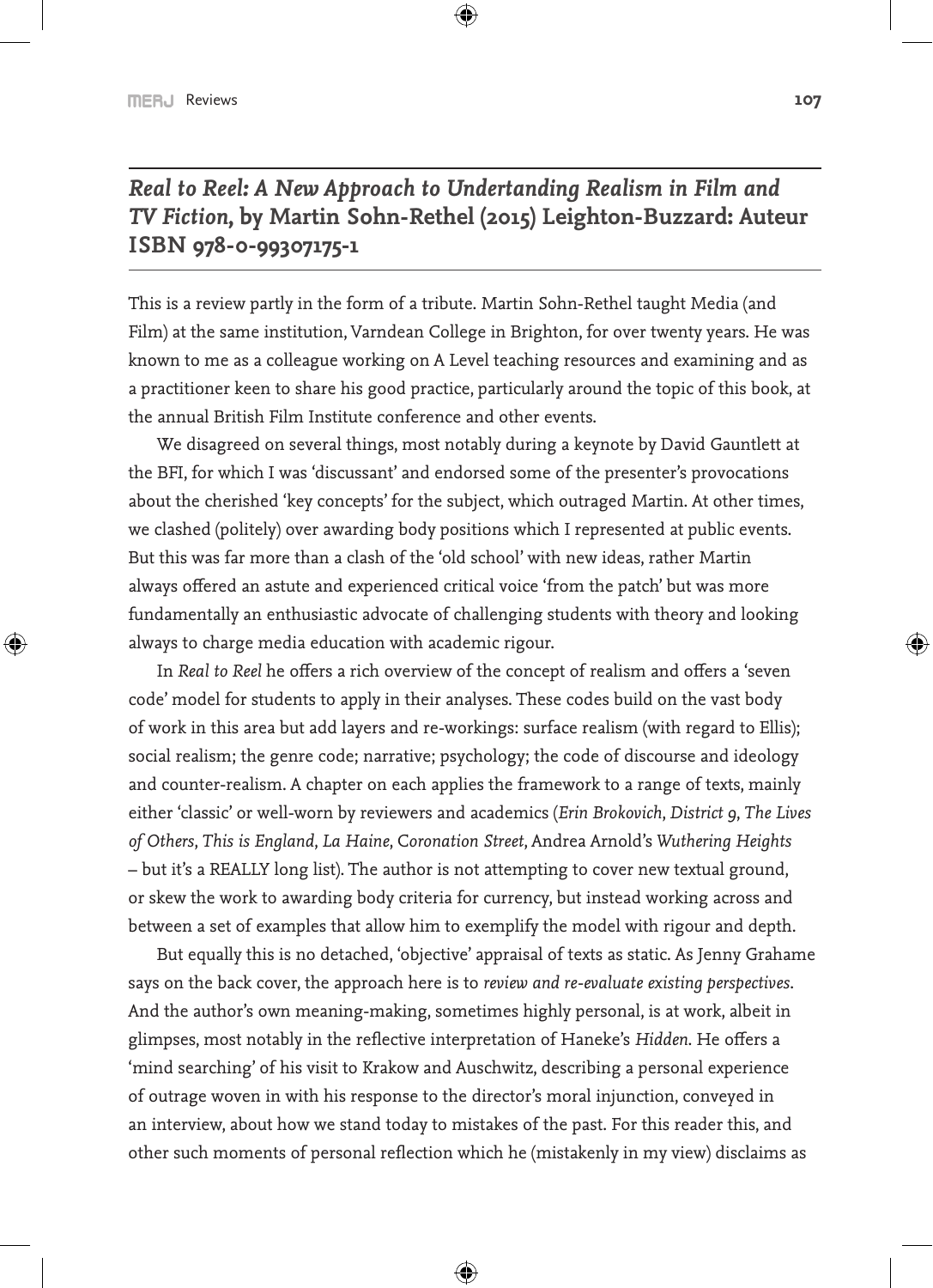'controversial' offer a refreshing break with the tendency to fetishise directors and received academic analyses, as opposed to using the seven codes more to liberate textual meaningmaking to more fluid or inter / para-textual ways of 'doing realism'. That said, all the chapters offer an accessible but challenging structure in which the key concepts at stake in each code are set up but also problematized and indeed the central project is to show how the seven codes cannot be nearly aligned with one another – so understanding realism here is to see multiple realisms.

Students of realism but also, as the codes weave together all of the major key concepts, of media more broadly, will also be very well served by the meticulous bibliography which brings together the vast body of work on the various *realisms* in question thematically and offers a plethora of rich leads for further study arranged by chapter topics.

Giroux wrote of teachers as public intellectuals, encouraging us to think in this way of teaching as *a form of intellectual labor, as opposed to defining it in purely instrumental or technical terms*. I will remember Martin Sohn-Rethel in this way and this book is a fitting parting gift.

Reviewer – Julian McDougall

*Amusing Ourselves to Death: Public Discourse in the Age of Showbusiness* **by Neil Postman (1985). London: Penguin Books, ISBN 014303653X (2005 20th anniversary edition)**



## **Laughey's Canon**

Editor's note: in this series we publish reviews of 'classic' media and cultural studies texts by contemporary media educators, who we ask to reappraise the utility of the text in question for media teaching and study at the time of writing. For this issue we extend this to a final year undergraduate student who evaluates the longevity of the book and its relevance to her current studies.

*Amusing Ourselves to Death* by Neil Postman was published thirty years ago, in a world fresh from the Orwellian nightmare of Nineteen Eighty-Four. As a media and communications academic, Postman uses Orwell's ideas and compares them with those set out by Huxley's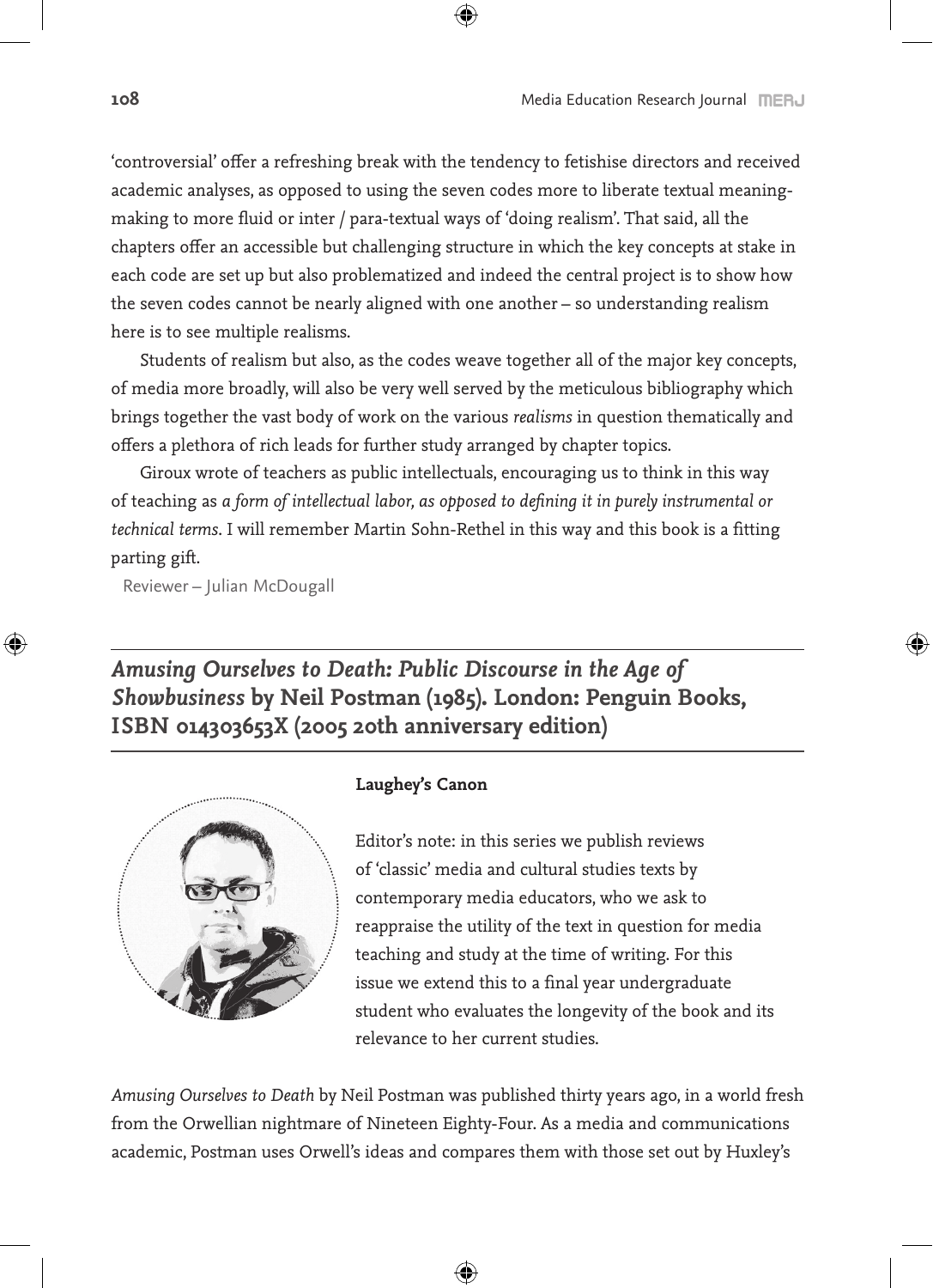*Brave New World* in order to reflect on how society in the 80s had changed around the medium of television. As a current media student, the text was an incredibly interesting read, and it served as an amazing source of reference to compare with how society, culture, and the reception of new media has seemingly changed over the past three decades.

On a general note, the text is easy to read, and Postman's ideas are set out simply and clearly, unlike other academic texts I've read from the same publishing period. Even in the foreword, his direct links to both *1984* and *Brave New World* set up exactly what his direction is and in what context he is thinking, rather than waffling on with extremely long, complicated words and sentences in an attempt to seem academic. This makes spotting and transferring ideas to a modern day environment extremely simple, and with his strong reference to how media will develop and change, I would argue that this was his intention in order to aid further study and pose future questions for media students and practitioners.

Despite the age of the text in regards to the constantly changing world of media in the digital era, I feel that the points and ideas Postman presents are still entirely relevant to today's media students and future practitioners. Ideas such as conversation being applicable 'not only to speech but to all techniques and technologies that permit people of a particular culture to exchange messages' (p.6 1986) is a concept most media outlets and practitioners – even most teenagers – today will be familiar with; a group chat on WhatsApp is a conversation, or a debate on Twitter, or comments on a blog, and although Postman wasn't aware of these outlets, his vision of how media would develop and merge with society is reflected clearly in the text. The arrival and infusion of the internet into today's modern culture and society doesn't necessarily make his points irrelevant or defunct, it just means, as practitioners and academics, we need to think on a broader scale; it's not just a television screen now, it's computer screens, tablet screens, and mobile phone screens… but this, as a concept, is not difficult to do.

As a general reading reference, *Amusing Ourselves to Death* is a very good source for generating ideas and thoughts of discourse around the area of society and how media affects it. However, the text in its entirety, unfortunately, cannot be entirely and wholly applied to specific essays or criticisms on culture and modern society. For example, Postman argues mainly that 'television has taken the place of the printed word as the centre of our culture', and whilst the same ideology of the internet destroying television can be applied today, the exact argument and points of reference cannot be directly transferred. But even so, I've rarely come across a text – modern or classic – that I can apply directly to any of my essays or studies, and so even this inability to be 'directly transferred', I think, cannot be deemed as a reason for the text not to still be relevant today.